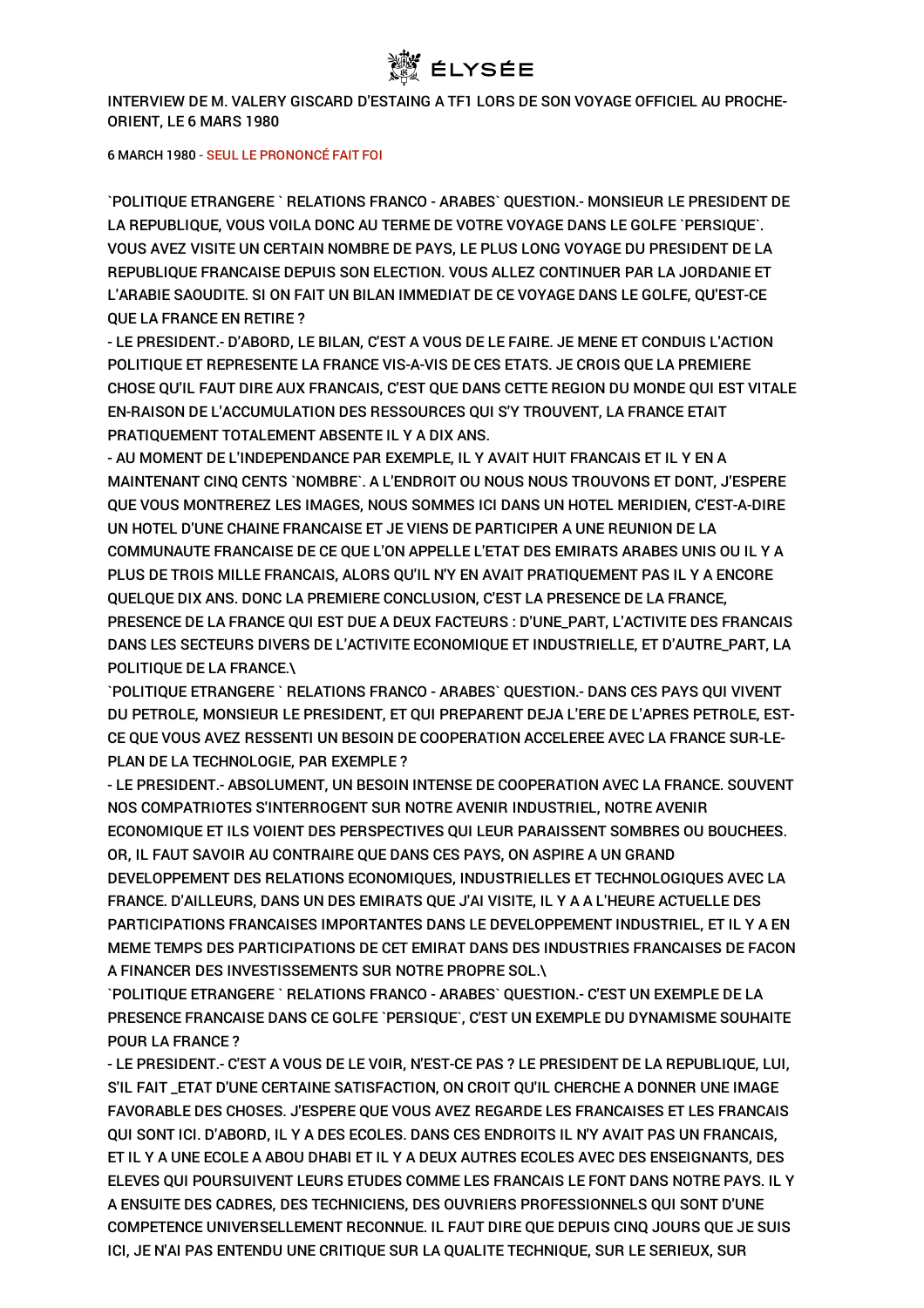L'APPLICATION DES TECHNICIENS FRANCAIS QUI TRAVAILLENT ICI. DONC IL Y A UNE VERITABLE VITALITE ECONOMIQUE ET TECHNIQUE DE LA FRANCE.\

`POLITIQUE ETRANGERE ` RELATIONS FRANCO - ARABES` QUESTION.- QUAND VOUS RENCONTREZ DES CHEFS\_D\_ETAT, QUAND VOUS RENCONTREZ LES DIFFERENTS RESPONSABLES DES PAYS DU GOLFE `PERSIQUE` QUE VOUS AVEZ VISITES, MONSIEUR LE PRESIDENT, VOUS PARLEZ AU NOM DE LA FRANCE OU AUSSI POLITIQUEMENT UN PEU AU NOM DE L'EUROPE ?

- LE PRESIDENT.- JE PARLE BIEN ENTENDU AU NOM DE LA FRANCE, MAIS JE PARLE DE LA FRANCE EN TENANT\_COMPTE DE L'EUROPE. EN REALITE, L'ENSEMBLE DES ETATS DE CETTE REGION SOUHAITE DEVELOPPER SES RELATIONS AVEC LES PAYS D'EUROPE. IL CONSIDERE QU'EN-RAISON DE LA POLITIQUE QUE NOUS SUIVONS, LA FRANCE A UNE SORTE DE ROLE DE DIRECTION OU D'ANIMATION. NOUS SOMMES LE PREMIER PAYS AUQUEL ILS PENSENT ET CECI EST DU, JE LE RAPPELLE AUX TELESPECTATEURS FRANCAIS, A LA POLITIQUE DE LA FRANCE TELLE QUE NOUS LA CONDUISONS. MAIS EN MEME TEMPS, NOUS N'AVONS PAS DU TOUT DANS L'IDEE QUE CES RAPPORTS DOIVENT ETRE MONOPOLISES ENTRE LA FRANCE ET LES ETATS DE LA REGION DE FACON QU'ILS DOIVENT AU CONTRAIRE S'ETENDRE, COMPRENDRE L'ENSEMBLE DE NOS PARTENAIRES EUROPEENS. CERTAINS D'AILLEURS, ONT DES POSITIONS TRADITIONNELLES DANS LA REGION, JE CITERAI EVIDEMMENT LA GRANDE-BRETAGNE, MAIS NOS AUTRES PARTENAIRES COMME L'ALLEMAGNE FEDERALE, L'ITALIE ONT EGALEMENT UNE ACTIVITE NOTABLE SI BIEN QUE CE QUE JE REPRESENTE ICI C'EST LE POINT\_DE\_VUE DE LA FRANCE, CE QUE J'EXPRIME C'EST LA POLITIQUE DE LA FRANCE MAIS JE LE FAIS TOUJOURS EN PRENANT EN CONSIDERATION LE POINT\_DE\_VUE DE NOS PARTENAIRES EUROPEENS. VOUS AVEZ D'AILLEURS NOTE QUE SUR LES SUJETS ESSENTIELS, LES PARTENAIRES EUROPEENS DE LA FRANCE ONT DES POSITIONS SEMBLABLES AUX NOTRES.\

`POLITIQUE ETRANGERE ` RELATIONS FRANCO - ARABES` QUESTION.- AU-DELA DE LA COOPERATION AVEC L'EUROPE, MONSIEUR LE PRESIDENT, EST-CE QUE LES EMIRS PAR EXEMPLE SONT INTERESSES PAR UNE COOPERATION ETENDUE A L'AFRIQUE ?

- LE PRESIDENT.- ILS ONT DEJA UNE COOPERATION AVEC L'AFRIQUE, ET LA PLUPART DE CES EMIRATS ONT DES RESSOURCES COMME VOUS LE SAVEZ CONSIDERABLES ET A L'HEURE ACTUELLE, CONTRIBUENT AU DEVELOPPEMENT DE L'AFRIQUE PAR DES PROGRAMMES D'AIDES QUI SONT TRES ELEVES. JE CROIS QU'IL EST IMPORTANT PSYCHOLOGIQUEMENT, NOS COMPATRIOTES NE LE SAVENT PAS, DE SAVOIR QUE CE SONT DES ETATS QUI SONT TRES GENEREUX DANS LEUR AIDE AU DEVELOPPEMENT. CERTAINS D'ENTRE EUX DEPENSENT SOUS FORME DE DONS OU D'AIDES PLUS DE 10 % DE LEUR REVENU NATIONAL, SUREMENT, LEUR REVENU NATIONAL EST ELEVE, MAIS UN ETAT COMME CELUI DU KOWEIT OU COMME UN ETAT COMME CELUI OU NOUS SOMMES (L'ETAT DES EMIRATS ARABES UNIS) DEPENSENT DES SOMMES CONSIDERABLES POUR L'AIDE AU DEVELOPPEMENT, ET JE PENSE QU'IL EST UTILE QUE NOUS CONCERTIONS NOS EFFORTS. IL Y A ACTUELLEMENT DANS LE MONDE TROIS ENSEMBLES QUI SE RETROUVENT AUTOUR DE LA MEDITERRANEE ET QUI SONT L'ENSEMBLE EUROPEEN, L'ENSEMBLE DE L'OUEST, L'ENSEMBLE AFRICAIN QUI REMONTE A LA MEDITERRANEE ET CET ENSEMBLE ARABE DU PROCHE-ORIENT QUI DEBOUCHE AUSSI SUR LA MEDITERRANEE, ET CES TROIS ENSEMBLES SONT EN DEHORS DES SUPER-PUISSANCES ET DE LEURS RIVALITES ET DE LEURS ENVIES. PAR CONTRE, JE CROIS QUE CES TROIS ENSEMBLES DOIVENT SE RENCONTRER DAVANTAGE. NOUS SAVONS QUE C'EST UNE OEUVRE DE LONGUE HALEINE MAIS J'EN AI PARLE A L'ENSEMBLE DE MES INTERLOCUTEURS ET JE VOUDRAIS QUE DANS LE COMMUNIQUE QUE NOUS PUBLIERONS ICI A ABOU DHABI, NOUS FASSIONS REFERENCE A CE TRILOGUE DE CES TROIS ENSEMBLES COMME UN DE NOS OBJECTIFS.\ `POLITIQUE ETRANGERE ` RELATIONS FRANCO - ARABES` QUESTION.- CETTE RENCONTRE, MONSIEUR LE PRESIDENT, IL FAUT LA FAIRE. OR, N'AVEZ-VOUS PAS RESSENTI UNE CERTAINE INQUIETUDE DES PAYS DU GOLFE `PERSIQUE` SUR LEUR PROPRE SECURITE ? - LE PRESIDENT.- IL Y A UNE GRANDE INQUIETUDE. JE NE DIRAI PAS QUE C'EST SUR LEUR PROPRE SECURITE. C'EST PLUTOT SUR LES CONSEQUENCES DE L'\_ETAT DE TENSION DU MONDE SUR LEUR PROPRE SECURITE. IL N'Y A PAS, SI VOUS LE VOULEZ, DE MENACES LOCALES. A L'HEURE ACTUELLE, IL PEUT Y AVOIR DES TENSIONS DE VOISINAGE MAIS QUI N'ATTEIGNENT PAS UN DEGRE DE GRANDE PREOCCUPATION. PAR CONTRE, EN EFFET, ILS SONT TOUT A FAIT CONSCIENTS DE L'\_ETAT DE